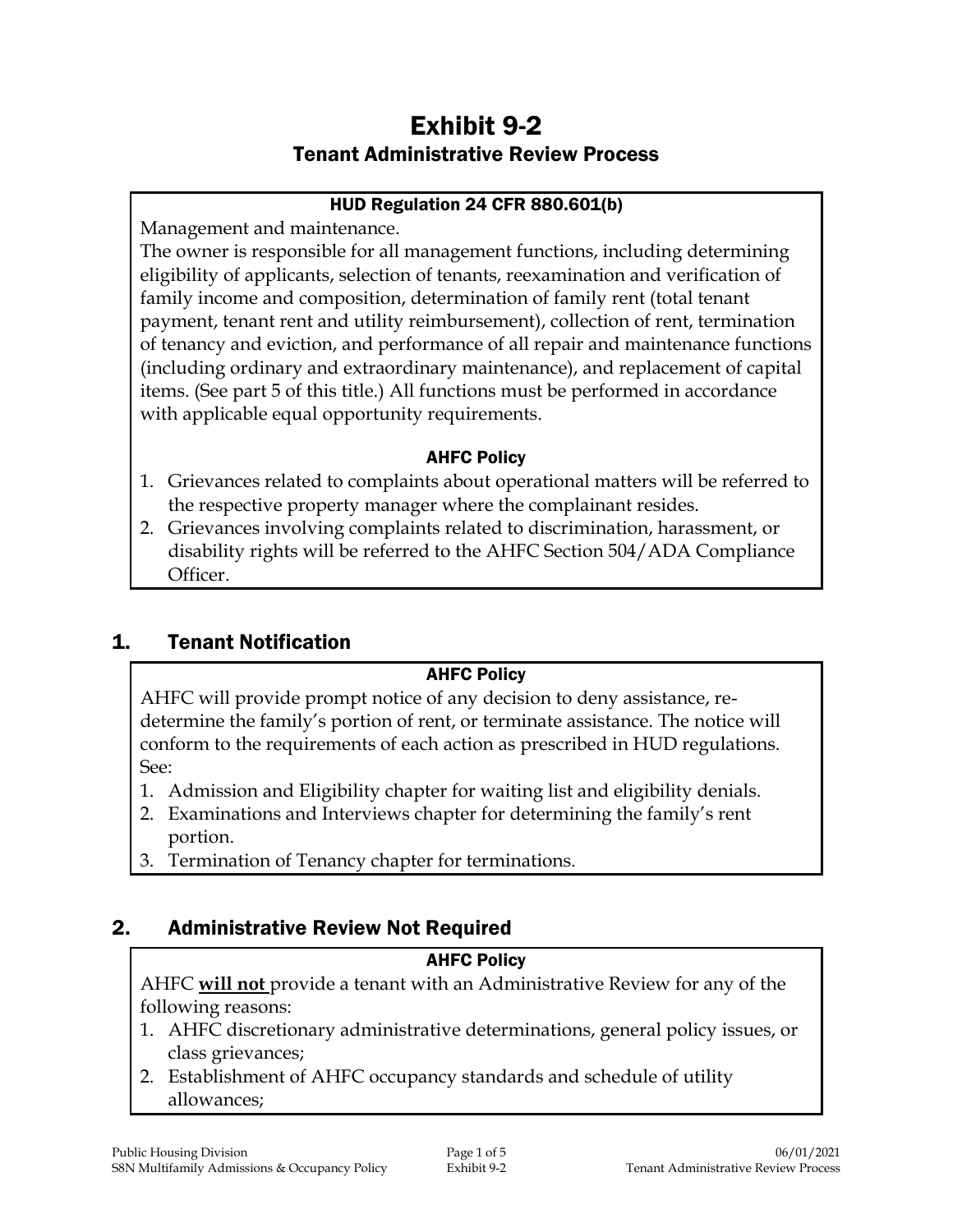- 3. Any disputes between tenants not involving AHFC;
- 4. Complaints about problems suffered by other tenants each tenant must report his or her own grievances;
- 5. A forum for initiating or negotiating policy changes between a group or groups of tenants and AHFC;
- 6. Failure of a tenant to request timely an Administrative Review.

### 2.A HUD Due Process Determination

### AHFC Policy

HUD has determined that Alaska law governing a Forcible Entry and Detainer (FED) action requires a pre-eviction hearing. That hearing meets all elements of HUD's regulatory due process definition. The basis for this determination is [directive number](GCH-0089_110193.pdf) GCH-0089, dated November 1, 1993.

As a consequence of the HUD determination, AHFC may choose to not grant an Administrative Review for:

- Any criminal activity that threatens the health, safety, or right to peaceful enjoyment of the premises of other residents or employees of AHFC;
- Any violent or drug-related criminal activity on or off the property.

### 3. Process

### HUD Regulation 24 CFR 880.608(e)

In the event a disagreement arises concerning reimbursement of the security deposit, the family will have the right to present objections to the owner in an informal meeting. The owner must keep a record of any disagreements and meetings in a tenant file for inspection by the contract administrator. The procedures of this paragraph do not preclude the family from exercising its rights under State and local law.

### AHFC Policy

AHFC **will** provide a tenant with an Administrative Review for any of the following reasons.

- 1. A dispute over any AHFC action or inaction involving the tenant's lease which adversely affects the individual family's rights, duties, welfare, or status;
- 2. A determination of the tenant's annual or adjusted income and the use of such income to compute the tenant's rental portion;
- 3. A determination of the appropriate utility allowance (if any) for the tenantpaid utilities from the utility allowance schedule;
- 4. A determination of the family unit size under AHFC occupancy standards;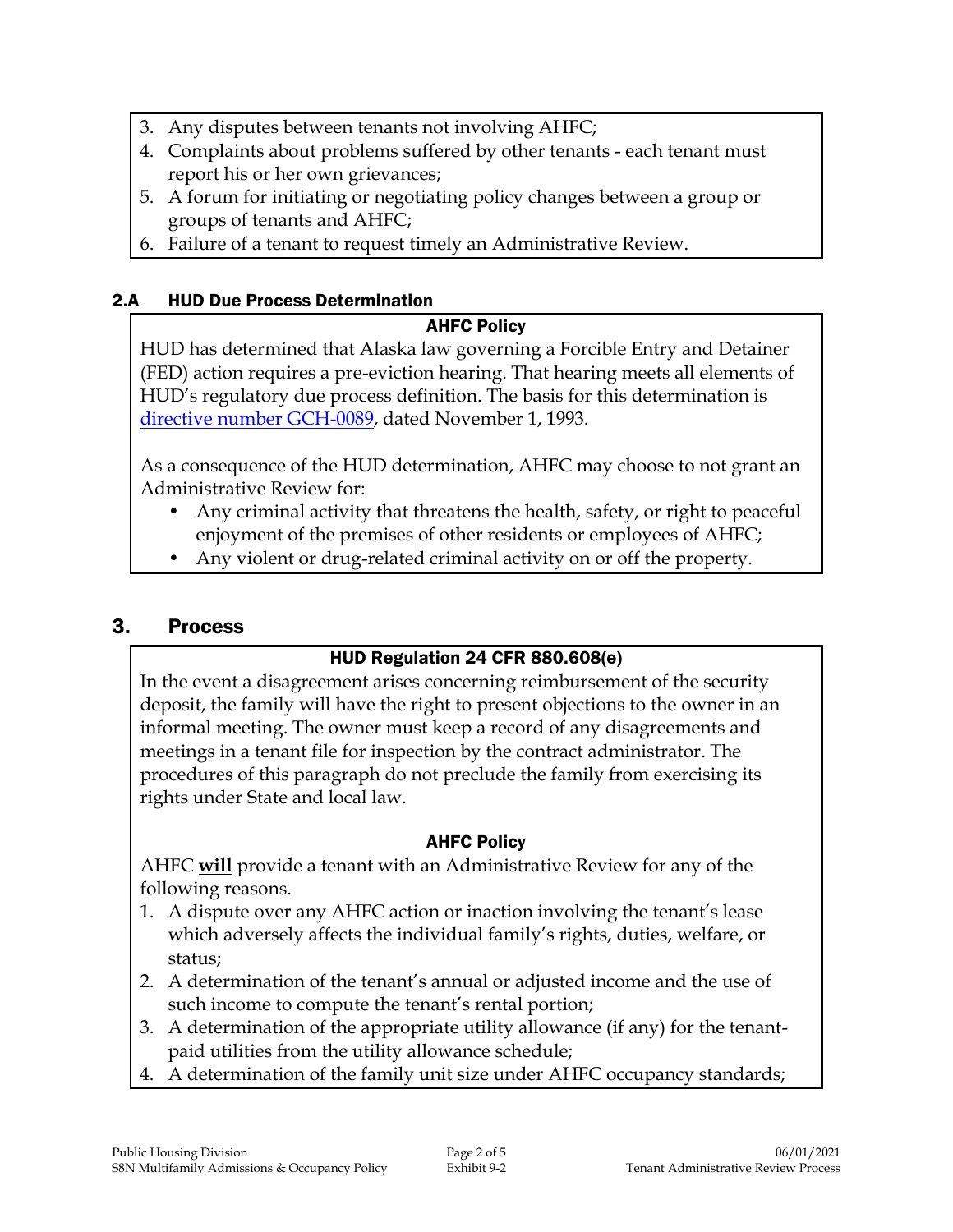- 5. A decision to terminate assistance because of the tenant's action or failure to act.
- 6. A decision not to grant a reasonable accommodation request for a family member with a disability; and
- 7. Denial of a hardship exemption to the minimum rent requirement.

### 3.A Continued Assistance During the Administrative Review Process

### AHFC Policy

- 1. If a tenant is eligible to participate in the Administrative Review process, AHFC will not move forward with an adverse action until the tenant has completed the process.
- 2. If the tenant is not on a Fair Market Rent rate, subsidy will continue until the conclusion of the grievance process.
- 3. AHFC may make changes in tenant rent or deny a transfer for a family that wants to move while the review process is pending.

## 3.B Family Requirements

A tenant family interested in appealing an AHFC decision must:

- $\triangleright$  Submit their written request within ten (10) calendar days of the AHFC notice date. The request must be postmarked or received by AHFC by the appropriate deadline.
- $\triangleright$  Notify AHFC if they plan to have legal representation at the Administrative Review.
- $\triangleright$  Notify AHFC in advance of the Administrative Review if they need a reasonable accommodation to allow a family member with a disability to participate in the process.

Upon receiving the tenant's timely request, AHFC will proceed with the Administrative Review.

### 3.C AHFC Requirements

AHFC will promptly schedule the meeting with a written notice containing:

- $\triangleright$  The date, time, and location of the hearing.
- $\triangleright$  A listing of the tenant's rights including:
	- The right to request documentation from their file (a fee may apply. See the Information Requests exhibit).
	- The right to have any witnesses or present documentation in support of their position.
	- The right to request legal or personal representation. Any attorney fees or other costs are at the applicant's expense.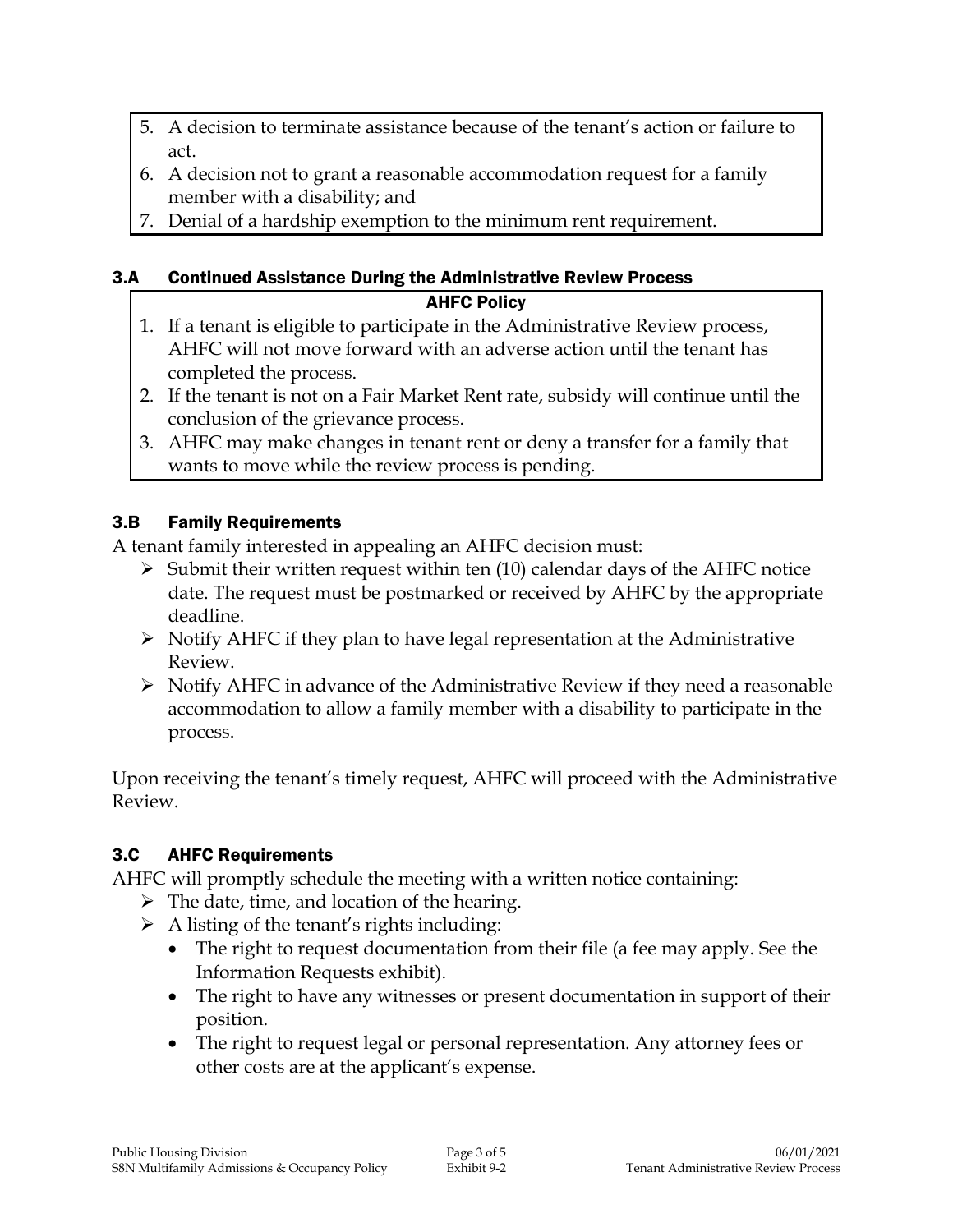# 4. Conducting the Administrative Review

AHFC will conduct the Administrative Review as follows.

- $\triangleright$  The meeting may be conducted in person or by telephone.
- $\triangleright$  The meeting may be conducted by the AHFC staff person responsible for the notice or a supervisor familiar with the cause for the notice.
- $\triangleright$  The person conducting the meeting shall notify the tenant, in writing, of AHFC's decision within ten (10) business days of the Administrative Review. The notification will include a brief statement of the reasons for the decision.

See the section Failure to Appear for a family's failure to attend the Administrative Review.

# 5. Hearing Officer Selection and Duties

## AHFC Policy

- 1. The hearing officer conducting the Administrative Review is typically the property manager or their supervisor.
- 2. The hearing officer shall require AHFC staff, the tenant, family members, counsel, and other participants or spectators to conduct themselves in an orderly fashion. Failure to comply with the directions of the hearing officer to obtain order may, at the discretion of the hearing officer, result in exclusion from the proceedings or in a decision adverse to the interest of the disorderly party and granting or denial of the relief sought, as appropriate.

## 5.A Failure to Appear

## AHFC Policy

If a party fails to appear, the hearing officer will conduct the hearing, and the parties in attendance will present their case. If there are extenuating circumstances for why a party did not appear, the parties in attendance can agree to reschedule the hearing for another date.

### 5.B Hearing Officer Decision Content

### AHFC Policy

- 1. The hearing officer has ten (10) business days from the completion date of the hearing to render a written decision.
- 2. All hearing decisions must contain the following, "This decision is a final decision from which only a judicial appeal may be taken within 30 calendar days of receipt of this decision, in accordance with applicable court rules governing administrative appeals."
- 3. The decision is distributed to all parties by the hearing officer.
- AHFC will keep a copy of the decision in the family's file.